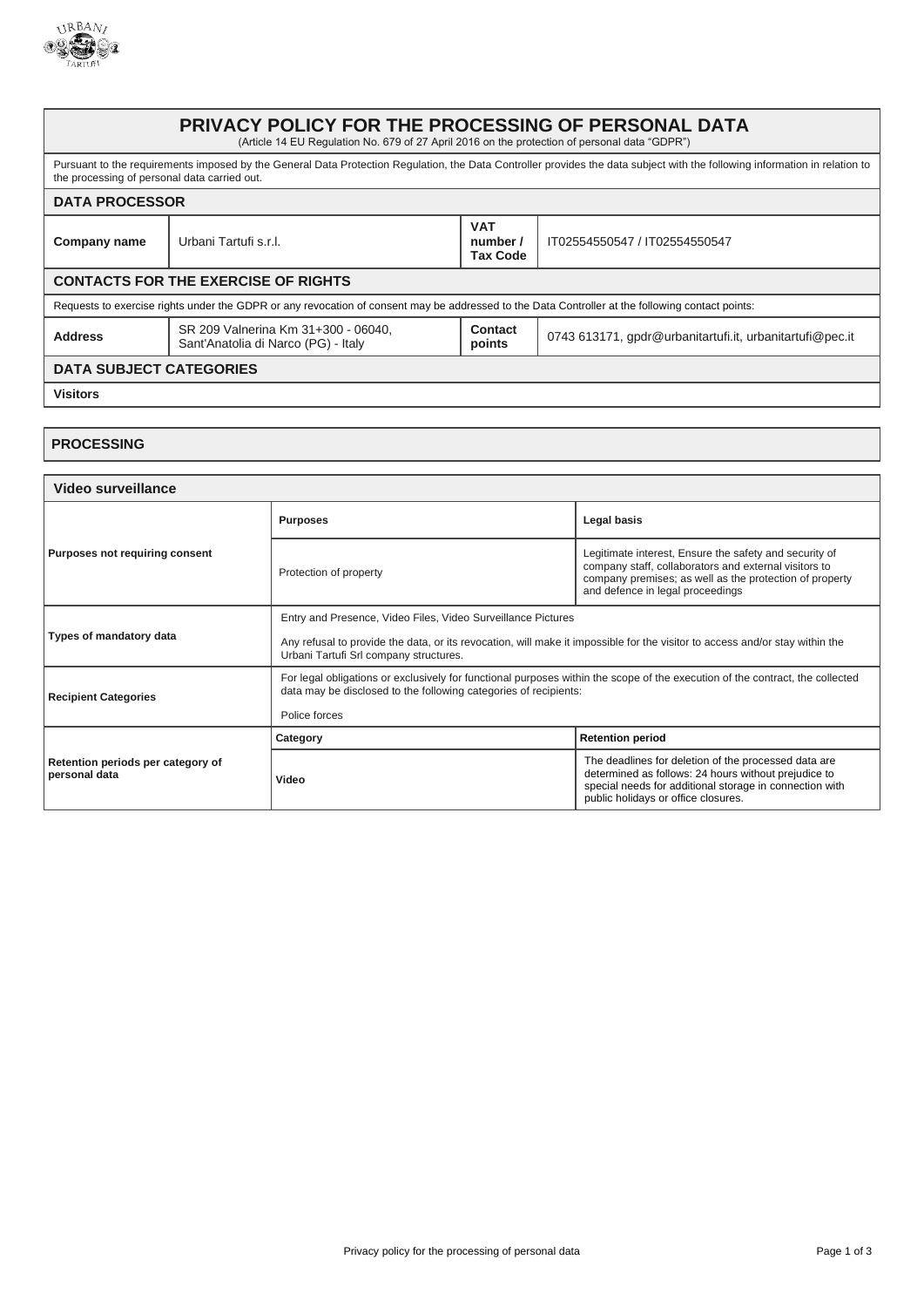

| HR - Management of Accesses COVID-19               |                                                                                                                                                                                                                           |                                                                                                              |  |
|----------------------------------------------------|---------------------------------------------------------------------------------------------------------------------------------------------------------------------------------------------------------------------------|--------------------------------------------------------------------------------------------------------------|--|
| Purposes not requiring consent                     | <b>Purposes</b>                                                                                                                                                                                                           | Legal basis                                                                                                  |  |
|                                                    | Prevention of Covid 19 transmission                                                                                                                                                                                       | Implementation of anti-contagion security protocols<br>provided for in the emergency provisions.             |  |
| Types of mandatory data                            | Master data, Entries and presences, Health data<br>Any refusal to provide the data, or its revocation, will make it impossible for the visitor to access and/or stay within the<br>Urbani Tartufi Srl company structures. |                                                                                                              |  |
| Retention periods per category of<br>personal data | Category                                                                                                                                                                                                                  | <b>Retention period</b>                                                                                      |  |
|                                                    | <b>Entries and presences</b>                                                                                                                                                                                              | Retention no longer than 14 days as per emergency<br>regulations. No retention for recording of temperature. |  |
|                                                    | Master data                                                                                                                                                                                                               | Retention no longer than 14 days as per emergency<br>regulations. No retention for recording of temperature. |  |
|                                                    | <b>Health data</b>                                                                                                                                                                                                        | Retention no longer than 14 days as per emergency<br>regulations. No retention for recording of temperature. |  |